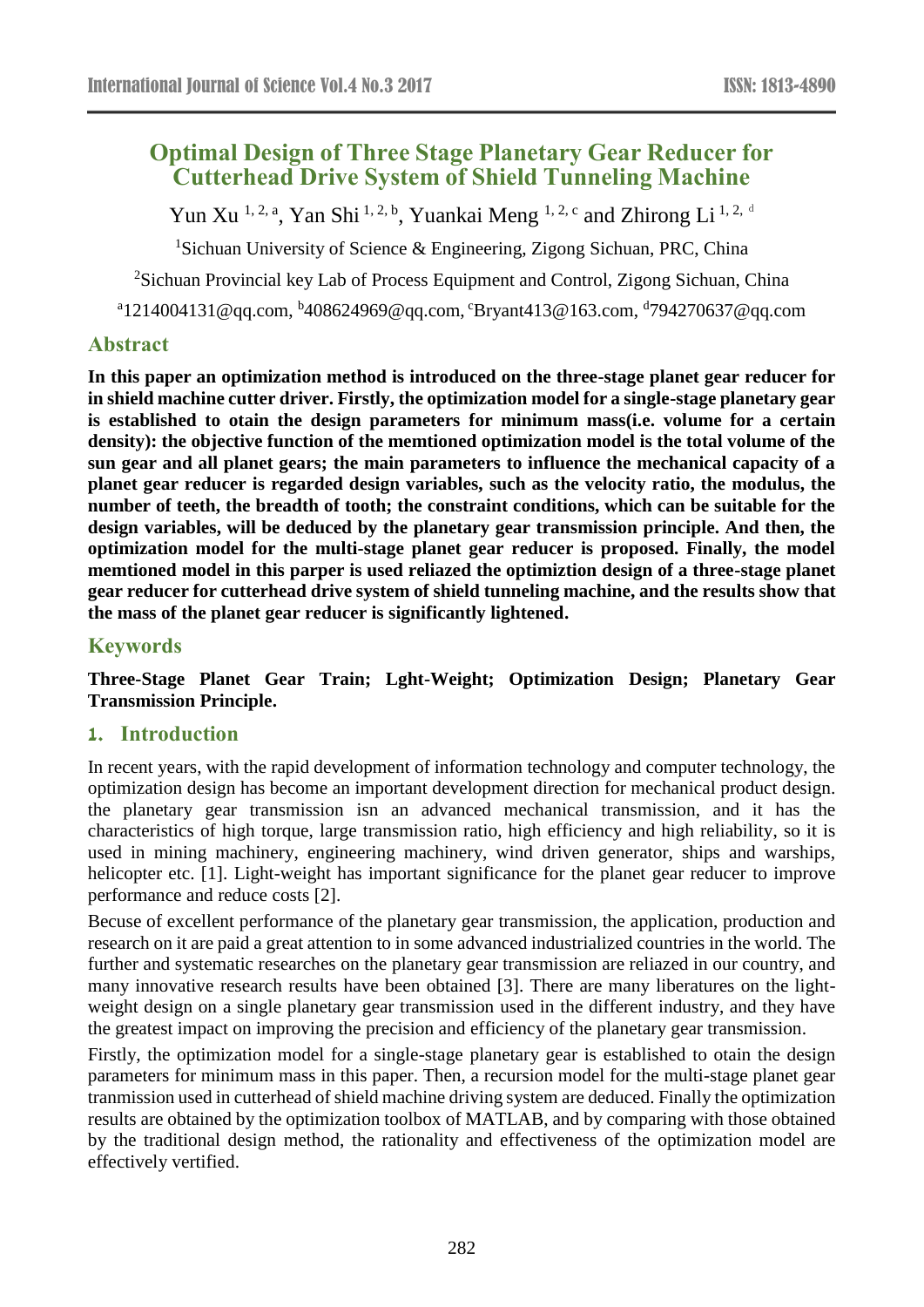### **2. Optimizaion model of a three stage planetary gear reducer**



Fig. 1 Mechanism sketch of the NGW planetary gear transmission

The mechanism sketch of the NGW planetary gear transmission showed in Figure 1. As shown in Fig.1, 1 denotes the Sun, and it is the input shaft; 2 denotes the planet, and there are c (c is an integer) planets; 3 denotes the ring; 4 denotes the carrier, and it is the output shaft. The shield cutter drive system of three stage planetary gear reducer is made of three NGW planetary gears which are connected in turn. As it is convenient to study the single planetary gear system, in this paper an optimization model of a single-stage planet gear transmission will be firstly estabilished, and then an ptimization model of multi-stage planet gear transmission will be built. For a single-stage NGW planet gear tranmission, more number of planets, more significant advantages. But the increase in the number of planets will lead to uneven load,and its adjacent limitations will reduce the transmission range, so the number of planets for a single stage planetary gears usually takes from 3 to 5. When the material of the gears is selected, light-weight of the planet gear transmission is similarly to minimize its volume when their bearing capacity is the same. And the weight of a profile shifted spur gear is approximately replaced by that of a standard spur gear.

#### **2.1 Objective function**

The volume of the sun gear is given as the equ. (1).

$$
V_A = \frac{\pi}{4} D_A^2 1b = \frac{\pi}{4} z_A^2 m^2 b \tag{1}
$$

Where,  $D_A$  respresents the pitch diameter of the sun gear, mm; *z*<sub>*A*</sub> respresents gear number of the sun gear; *b* respresents the gear width of the sun gear and planet gear, mm; m respresents the modulus of the sun gear and planet gear, mm.

The total volume of planet gears is given as the equ. (2).

$$
V_C = \frac{\pi}{4} D_C^2 bC = \frac{\pi}{4} z_C^2 m^2 bC \tag{2}
$$

Where, *D<sub>C</sub>* respresents the pitch diameter of the planet gear, mm; *z<sub>C</sub>* respresents the gear number of the planet gear; *C* respresents the number of planet gears.

the total volume of the single-stage planet gear transmission is regarded as the objective fuction, i. e.

$$
F(m, b, z_A, z_C, C) = \frac{\pi}{4} m^2 b (z_A^2 + C z_C^2)
$$
 (3)

because  $z_B - z_A = 2z_C$  and  $z_B = (i - 1)z_A$ ,

$$
z_C = \frac{i-2}{2} z_A \tag{4}
$$

When equ. (4) is substituted into equ. (3), the objective function for the single planetary gear train will be given as the equ.  $(5)$ .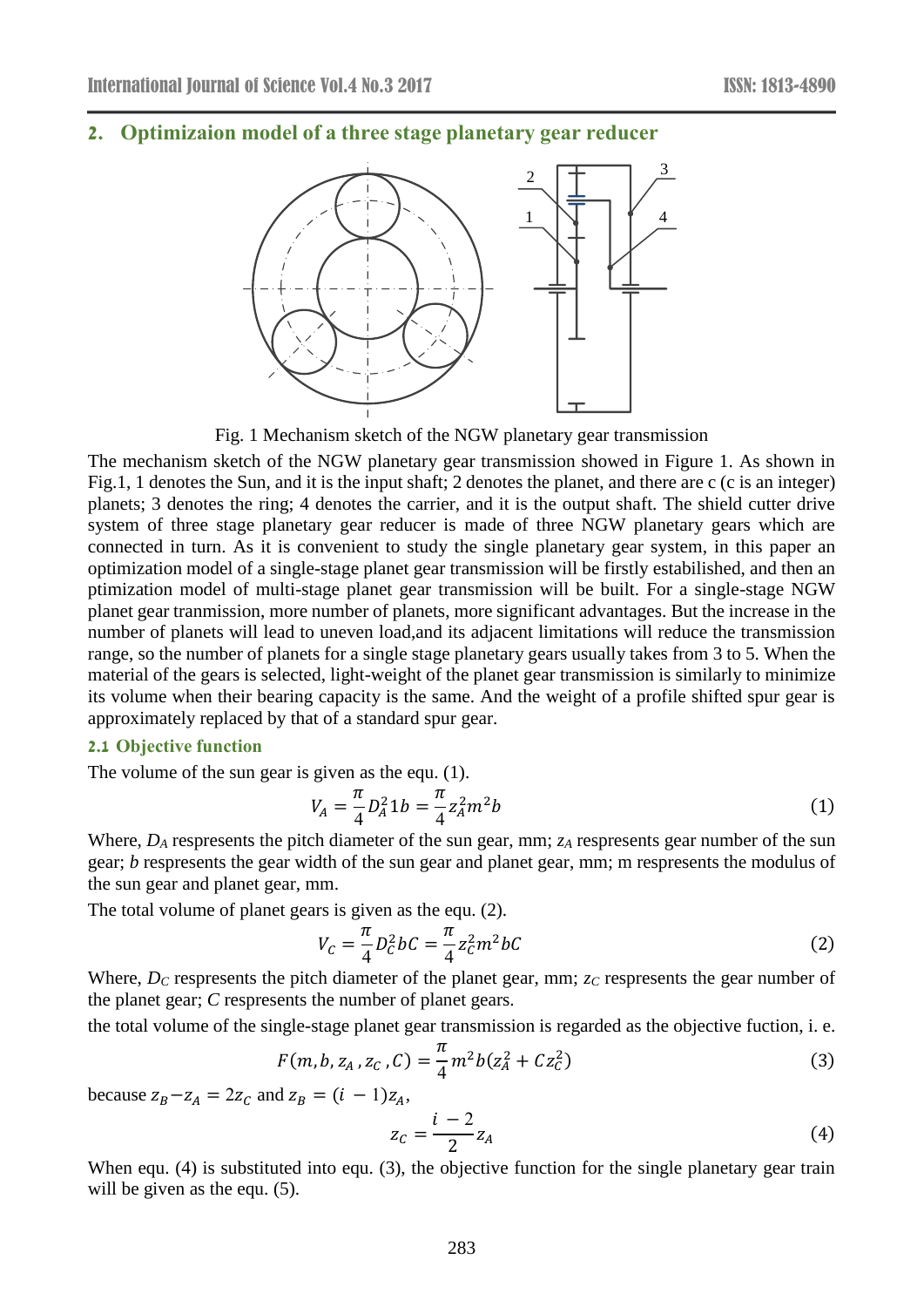$$
F(m, b, z_A, i, C) = \frac{\pi m^2 z_A^2 b}{16} [4 + (i - 2)^2 C]
$$
 (5)

And then the objective function of the three-stage NGW planet gear transmission is given as the equ. (6).

$$
F(X') = \frac{\pi m_1^2 z_1^2 b}{16} [4 + (i_1 - 2)^2 C] + \frac{\pi m_2^2 z_2^2 b}{16} + \frac{\pi m_3^2 z_3^2 b}{16} [4 + (i_3 - 2)^2 C] \tag{6}
$$

Wher,  $X' = [m_1, b_1, z_1, i_1, m_2, b_2, z_2, i_2, m_3, b_3, z_3, i_3, C]^T$ , and when *C*=3, the vector *X* of design variables is given as the equ. (7).

 $X=[x_1, x_2, x_3, x_4, x_5, x_6, x_7, x_8, x_9, x_{10}, x_{11}, x_{12}]^T=[m_1, b_1, z_1, i_1, m_2, b_2, z_2, i_2, m_2, b_2, z_2, i_2]^T$  (7) Where, the subscripts 1, 2 and 3 of *m*, *z* and *i* respectively denote the high-speed stage, intermediate stage and low-speed stage.

And then the objective function of three-stage NGW planet gear transmission is given as the equ. (8).

$$
F(X) = \frac{\pi x_2^2 x_1^2 x_3}{16} [4 + 3(x_4 - 2)^2] + \frac{\pi x_6^2 x_5^2 x_7}{16} [4 + 3(x_8 - 2)^2] + \frac{\pi x_{10}^2 x_9^2 x_{11}}{16} [4 + 3(x_{12} - 2)^2]
$$
(8)

#### **2.2 Constraint conditions**

#### **2.2.1 Gear number and number of planet gears**

Since the objective function was derived in which the equal distance condition has been used therefore considers only the assembly and the adjacent constraints

(1) Assemblin Requirements

$$
\frac{Z_B + Z_A}{C} = N \tag{9}
$$

Where,  $z_b$  denotes the number of turns of the outer ring gear, *N* is a positive integer.

$$
h_1(X)\frac{x_1x_4}{C} - N = 0\tag{10}
$$

(2) Adjacent conditions

$$
D_{ca} \le 2A \sin \frac{\pi}{C} \tag{11}
$$

Where,  $D_{ca}$  denotes the addendum circle diameter of the planet gear, *A* denotes the center distance between the sun gear and the planet gear.

$$
x_1 \sin \frac{\pi}{C} - \frac{1}{2} x_1 (x_4 - 2) \left( 1 - \sin \frac{\pi}{C} \right) \ge 0
$$
\n(12)

#### **2.2.2 Geometric constraints and strength conditions**

(1) Constraint conditions of the contact fatigue strength

The contact strength can be calculated by equ. (13).

$$
S_H \le \frac{\sigma_{H\text{lim}} Z_{NT} Z_L Z_v Z_R Z_W Z_X}{Z_B \sqrt{K_A K_V K_{H\beta} K_{H\alpha}} Z_H Z_E Z_\varepsilon Z_\beta \sqrt{\frac{F_t}{d_1 b} \times \frac{u+1}{u}}}
$$
(13)

Where, *u* is a ratio of the gear number between the gear and pinion,  $S_H$  is the contact stress safety factor and  $S_H=1.3$ . The meaning of the other parameters is shown in the literature [4], and the value of parameters is replaced by that of the [traditional](javascript:void(0);) [design.](javascript:void(0);)

Whether the pinion is the sun gear or the planet gear, and it is simplified as the equ. (14).

$$
S_H \le A / \frac{1000Ti}{3z_A^2 m^2 b(i-2)}
$$
 (14)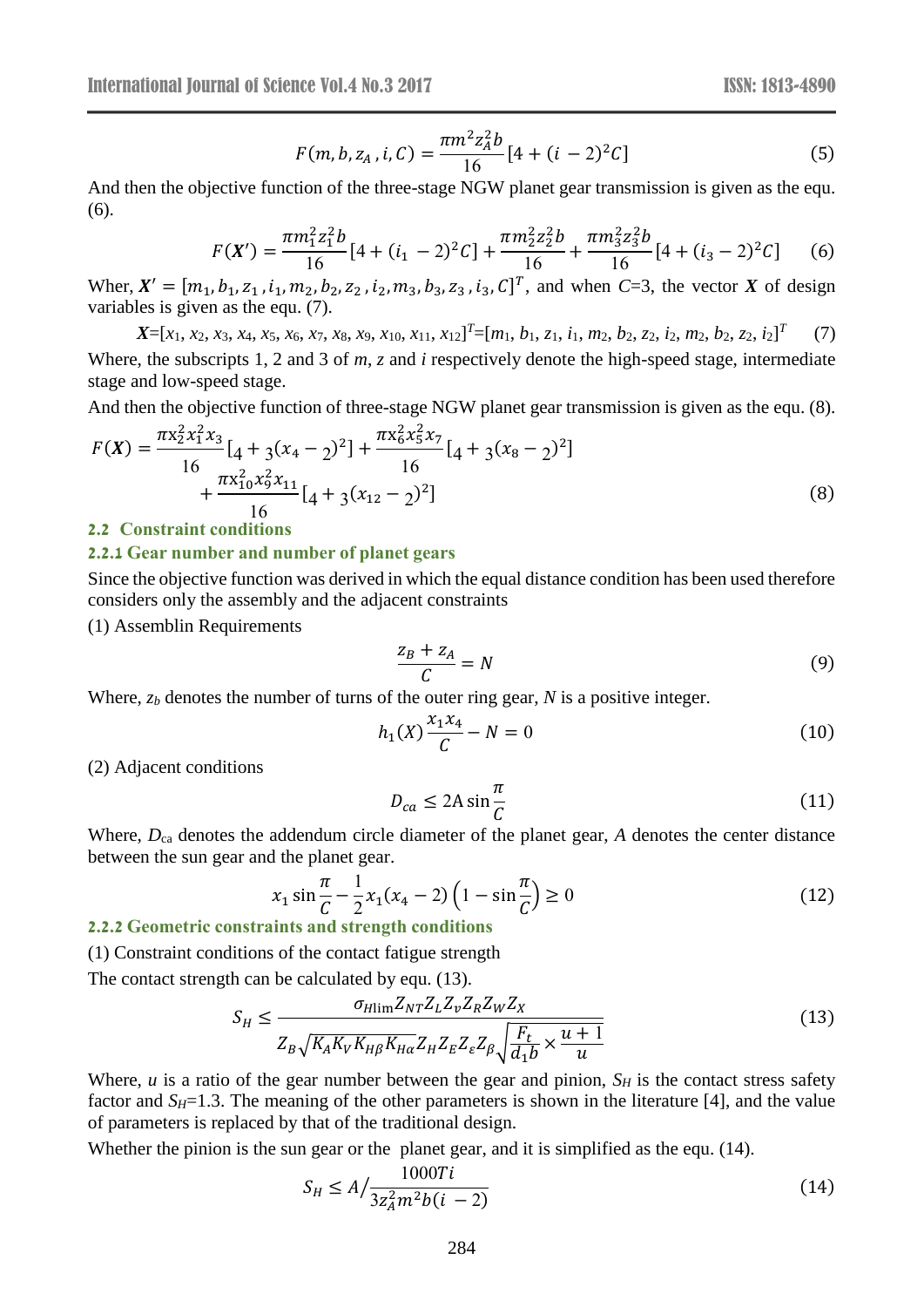Where, *A* is a constant, *T* is the total input torque, and *T*=1333.8N.

The constraint condition of the contact fatigue strength is given as the equ. (15).

$$
g_1(X)=1.3 - A / \frac{1000x_4 1333.8}{3x_1^2 x_2^2 x_3 (x_4 - 2)} \ge 0
$$
\n(15)

(2) Constraint conditions of the bending fatigue strength

$$
S_F \le \frac{\sigma_{F\lim} Y_{ST} Y_{NT} Y_{\delta \text{relT}} Y_{R \text{relT}} Y_X}{\frac{F_t}{bm} Y_{Fa} Y_{SA} Y_s Y_{\beta} K_A K_V K_{FB} K_{Fa}}\tag{16}
$$

Where,  $S_F$  is the safety factor of the contact stress, and  $S_F$ =1.6. The meaning of the other parameters in equ. (16) is shown in the literature [4], and initial value of thses parameters is obtained by the tranditional look-up table method.

Whether the pinion is a sun wheel or a planetary wheel, and it is simplified as the equ. (17).

$$
S_F \le B \frac{3m^2 b z_A}{1000T} \tag{17}
$$

Where, *B* denots a constant which is determined by the relevant parameters.

The constraint conditions of the bending fatigue strength is given as the equ. (18).

$$
g_2(X)=1.6 - B \frac{3x_1x_2^2x_3}{1000 \times 1333.8} \ge 0
$$
\n(18)

(3) Constraint conditions of undercutting phenomenon

For spur gear without undercut, the minimum number of teeth is usually equal to 17, and constraint condition of undercutting phenomenon is given as the equ. (19).

$$
g_3(X)=x_1 - 17 \ge 0 \tag{19}
$$

(4) Constraint conditions of modulus

In order to ensure the strength, the modulus of the gears is not less than 2. So, the modulus constraint condition is given as the equ. (20).

$$
g_4(X)=x_2-2\geq 0\tag{20}
$$

(5) Constraint conditions of tooth widths

As  $0.3 \le z_1 m/b \le 0.8$ , the constraint conditions of the tooth width coefficient are given as the equ. (21).

$$
\begin{cases}\ng_5(X) = 0.3x_1x_2/x_3 - 1 \ge 0 \\
g_6(X) = x_3/0.8x_1x_2 - 1 \ge 0\n\end{cases}
$$
\n(21)

Except for the above constraints conditions, there are the other ones, such as the tooth number is a positive integer and the modulus of a gear is and a series value. Because the bearing capacity of the internal meshing gear pair is high and it easy to satisfy the design requirment, it is not included in the constraint conditions. Especially, the above constraint conditions are only involved in a single stage planet gear transmission, however, For a multi-stage planet gear transmission, the constraints conditions should satisfy the design requirement for every stage.

### **3. Design example**

For a three-stage planet gear reducer for the cutterhead drive system of shield tunneling machine, its total gear ratio is 51.4, the rated power is 1600KW, the rated rotation is 1145.6r/min, there is a medium impact, external gear ring is fixed. The optimized optimization function is solved by the fmincon toolbox under the MATLAB environment. Firstly, the objective function, a M\_file myfun.m, is constructed. Secondly the nonlinear constraint function, a M\_file mycon.m, is programmed. Finally, the main optimization funcitons is programmed by called the M\_file myfun.m and mycon.m. The input initial value  $x_0$  is [24; 4; 50; 4; 25; 6; 70; 3.6; 27; 9; 90; 3.57]<sup>T</sup>, the optimizaiton results x is